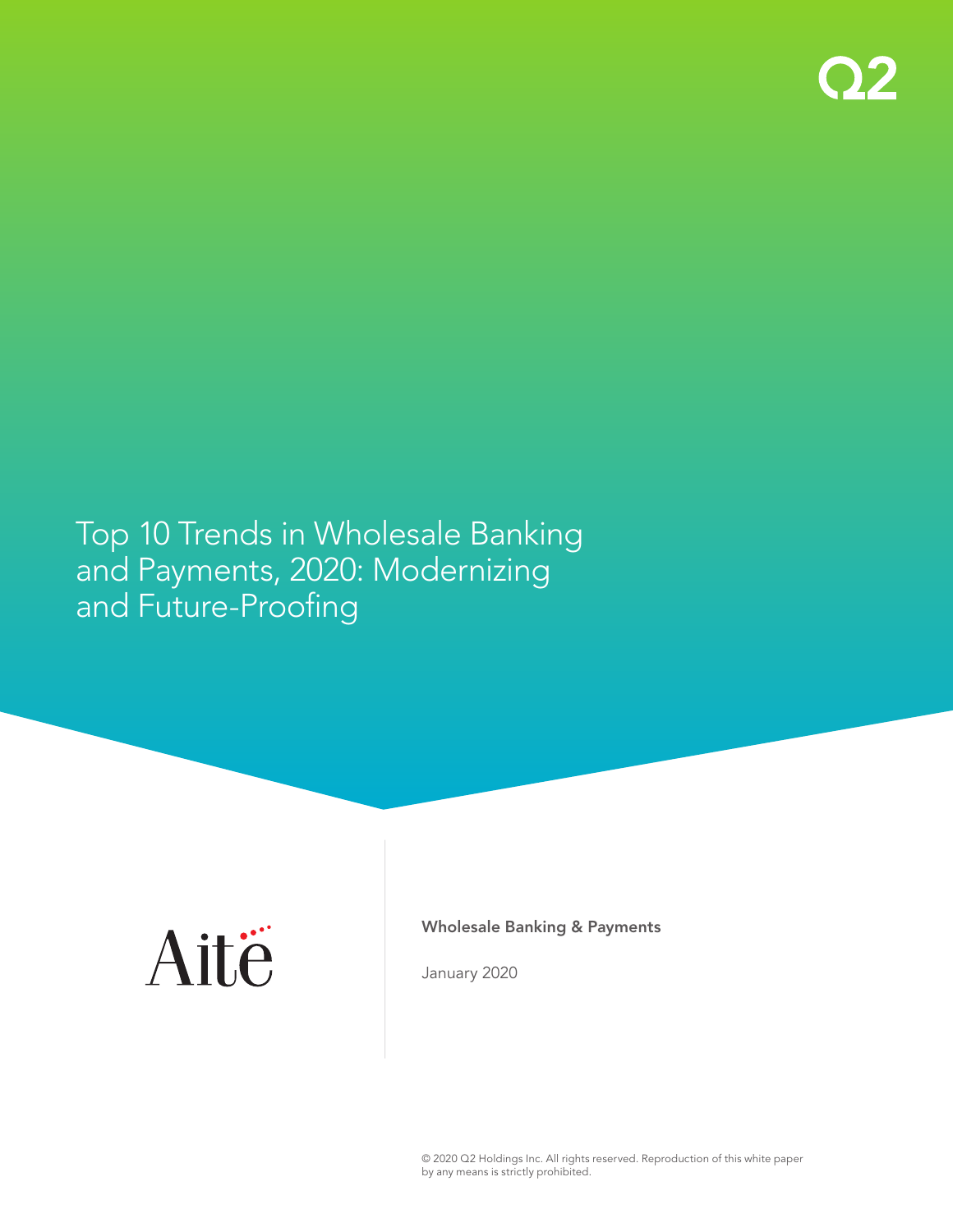

# **Top 10 Trends in Wholesale Banking and Payments, 2020: Modernizing and Future-Proofing**

**JANUARY 2020**

**Wholesale Banking & Payments** 

© 2020 Aite Group LLC. All rights reserved. Reproduction of this report by any means is strictly prohibited. Photocopying or electronic distribution of this document or any of its contents without prior written consent of the publisher violates U.S. copyright law, and is punishable by statutory damages of up to US\$150,000 per infringement, plus attorneys' fees (17 USC 504 et seq.). Without advance permission, illegal copying includes regular photocopying, faxing, excerpting, forwarding electronically, and sharing of online access.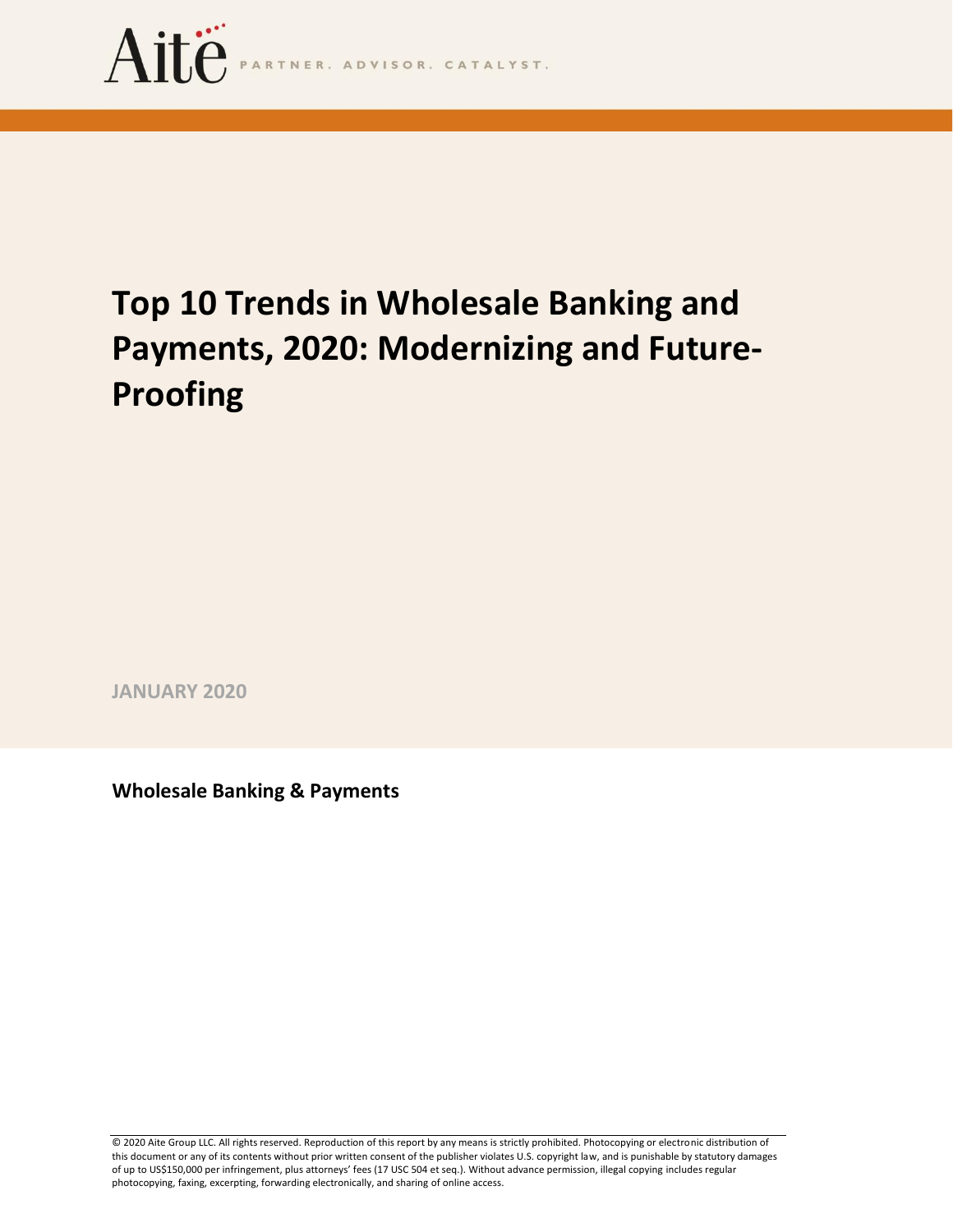# **TABLE OF CONTENTS**

| REAL-TIME PAYMENT STRATEGIES SHIFT FROM "IF" TO "WHEN" AS NEW USE CASES EMERGE 6 |  |
|----------------------------------------------------------------------------------|--|
|                                                                                  |  |
|                                                                                  |  |
|                                                                                  |  |
| PREPARATION BEGINS FOR POSSIBLE RECESSION AND NEW MARKET DYNAMICS 10             |  |
|                                                                                  |  |
|                                                                                  |  |
|                                                                                  |  |
|                                                                                  |  |
|                                                                                  |  |
|                                                                                  |  |
|                                                                                  |  |
|                                                                                  |  |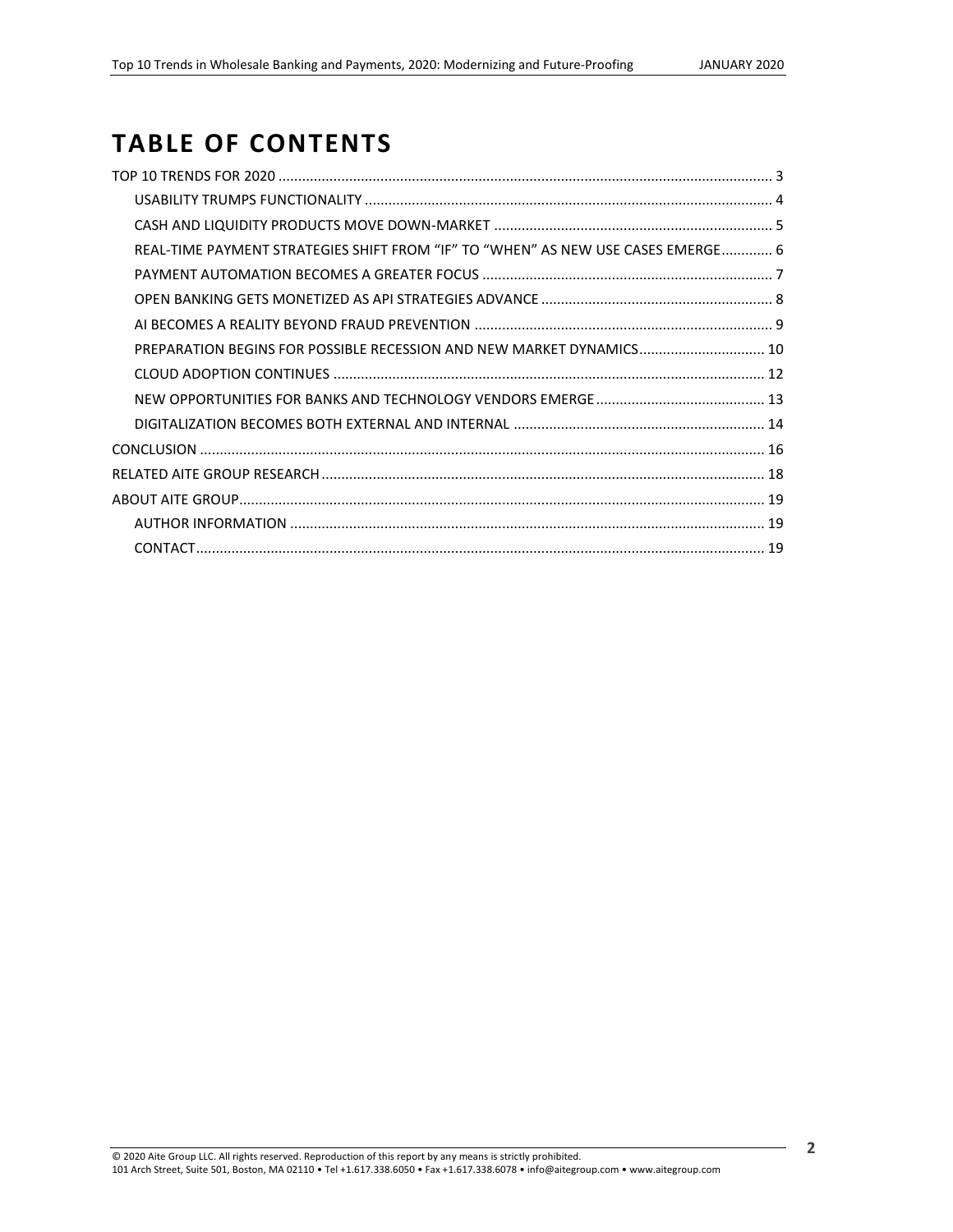# <span id="page-3-0"></span>**TOP 10 TRENDS FOR 2020**

The global wholesale banking and payments industry is evolving at an unprecedented pace with technological advances and a more demanding customer base as its primary drivers. Expectations from corporate users for greater automation, easier access to consolidated information, and data-driven advice and engagement are forcing financial institutions of all sizes to take a step back to evaluate current processes, product portfolios, and end-user experiences. Technical architectures must be modern, open, and flexible to enable API strategies and easier integration with third-party applications to not only meet today's market expectations but also future-proof for what's to come. Development methodologies must be agile to incorporate regular client feedback for enhancement, as institutions also look to improve usability of complex products as they begin offering them further down-market.

Fortunately, new technology is available to support FIs and fintech companies as new strategies and needs emerge. In fact, FIs are quickly realizing that they can no longer go it alone as they increasingly find themselves partnering with leading technology providers for greater innovation and speed to market. Those technologies are not only enabling an experience that is more closely aligned with customer expectations but also helping bank back offices to enjoy greater automation, efficiency, and cost savings. Banks understand that true digital transformation will not take place if they only focus on the client-facing front-end systems and ignore dated legacy technologies on the back end. Thus, front-to-back technology replacements are needed to accommodate today's challenging times, which require new levels of nimbleness, speed, and change management from FIs.

As we get ready to enter the next decade, Aite Group has identified 10 trends that will shape wholesale banking and payments around the globe in 2020 and beyond:

- Usability trumps functionality.
- Cash and liquidity products move down-market.
- Real-time payments shift from "if" to "when" as new use cases emerge.
- Payment automation becomes a greater focus.
- Open banking gets monetized as bank API strategies advance.
- Artificial intelligence (AI) becomes a reality beyond fraud prevention.
- Preparation begins for a possible recession and new market dynamics.
- Cloud adoption continues.
- New opportunities for banks and technology vendors emerge.
- Digitalization becomes both internal and external.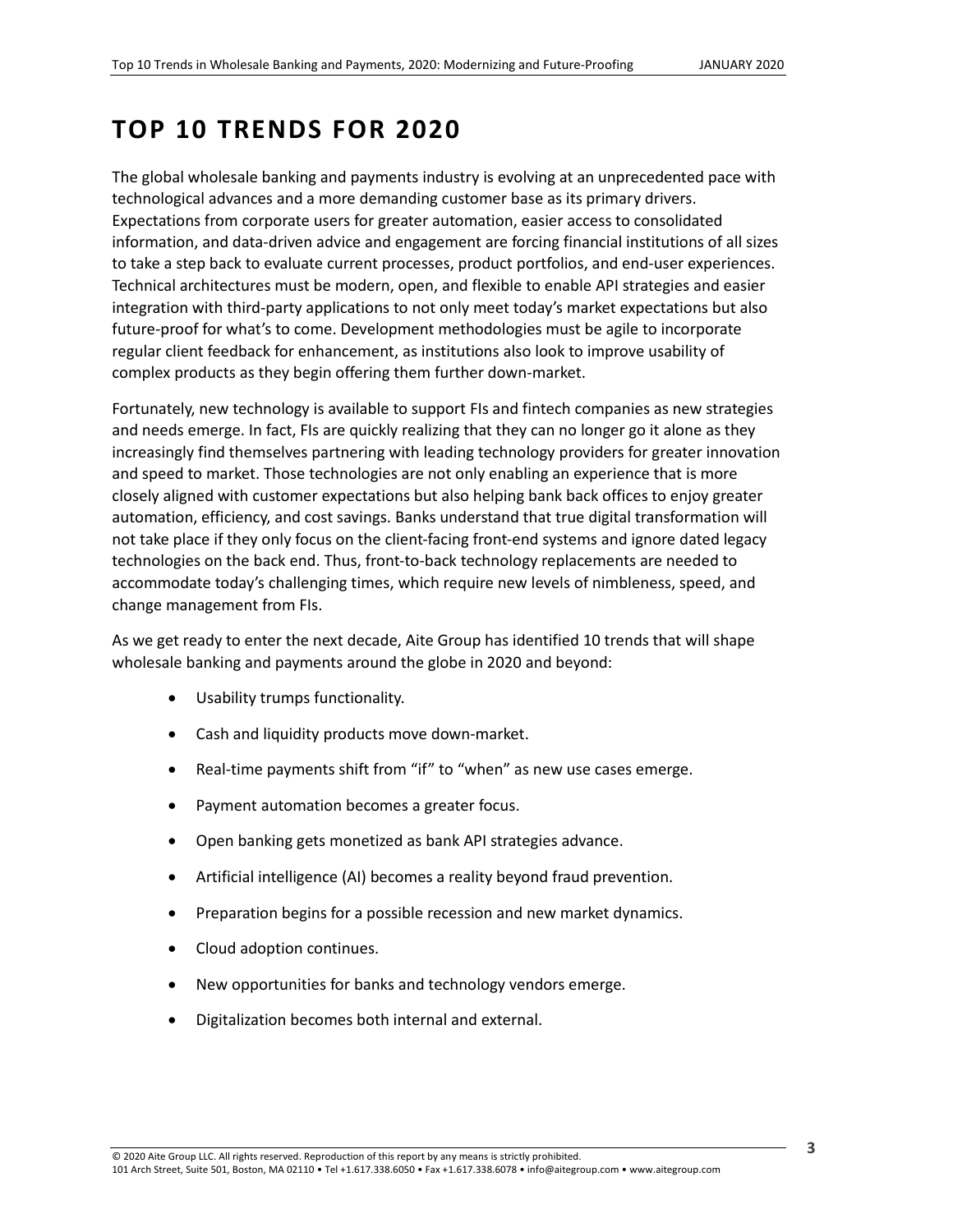# <span id="page-4-0"></span>**USABILITY TRUMPS FUNCTIONALITY**

#### **By Christine Barry**

Corporate banks have long focused on meeting the complex functionality needs of their largest customers, with little attention to user experience for which end users have historically had low expectations. However, the tides have turned as technology has become a greater part of our personal lives, and exposure to the superior customer experiences offered by fintech companies and online retailers has altered expectations for all aspects of banking, from consumer to corporate. Functionality-rich yet usability-poor offerings commonly found in the corporate banking world are no longer acceptable. Thus, a bank's failure to enhance usability through digital transformation initiatives will significantly impact its ability to attract and retain customers in 2020. In fact, most end users, regardless of company size, now consider usability to be even more important than functionality. Among smaller businesses generating less than US\$20 million in annual revenue, 56% consider the usability of a bank's online offerings to be "very important" compared to only 40% feeling that way about robust online functionality when selecting a new bank partner. $^1$  As bank offerings are commonly viewed by businesses and corporate customers as capable of meeting their core functionality needs, it is through user experience that banks have the greatest opportunity for differentiation.

Over the coming months, banks will continue to move forward with digital transformation strategies put in place over the last few years with user experience enhancements, such as greater onboarding automation, more frictionless interactions and transaction setups, and easier access to desired information, at their core. They will also progress to include an increased focus on how data is delivered and more streamlined access to bank systems, including new access points such as smartwatches and facial recognition for authentication. APIs will be increasingly leveraged by all sizes of banks to not only more seamlessly deliver information to other thirdparty solutions leveraged by customers but also deliver a richer, more consolidated account view within the bank portal.

Finally, during 2020, banks and their technology partners will make significant progress toward better leveraging data, analytics, and machine learning (ML), all of which are critical to achieving banks' desired shift toward more intelligent engagement strategies to deliver better alignment between system workflows and customer/bank interactions. By better utilizing analytics to create richer data out of information that once sat idle within their systems, banks will demonstrate an improved ability to offer advice, cross-sell products, and position themselves as partners rather than simply transaction providers. New tools and enriched data will enable banks to help customers overcome critical challenges, such as more effectively managing their finances, more efficiently running their operations, and better predicting and forecasting future cashflows. Offering an improved user experience will be mission critical for banks serving all sizes of business customers during 2020. Doing so will also better position them to compete with challenger banks currently targeting primarily consumers, but that inevitably will focus greater attention on commercial customer niches, especially within the small-business customer segment, over the coming months.

<sup>1.</sup> See Aite Group's report *[Understanding the True Needs of the Critical Small-Business Segment](https://www.aitegroup.com/report/understanding-true-needs-critical-small-business-segment)*, September 2019.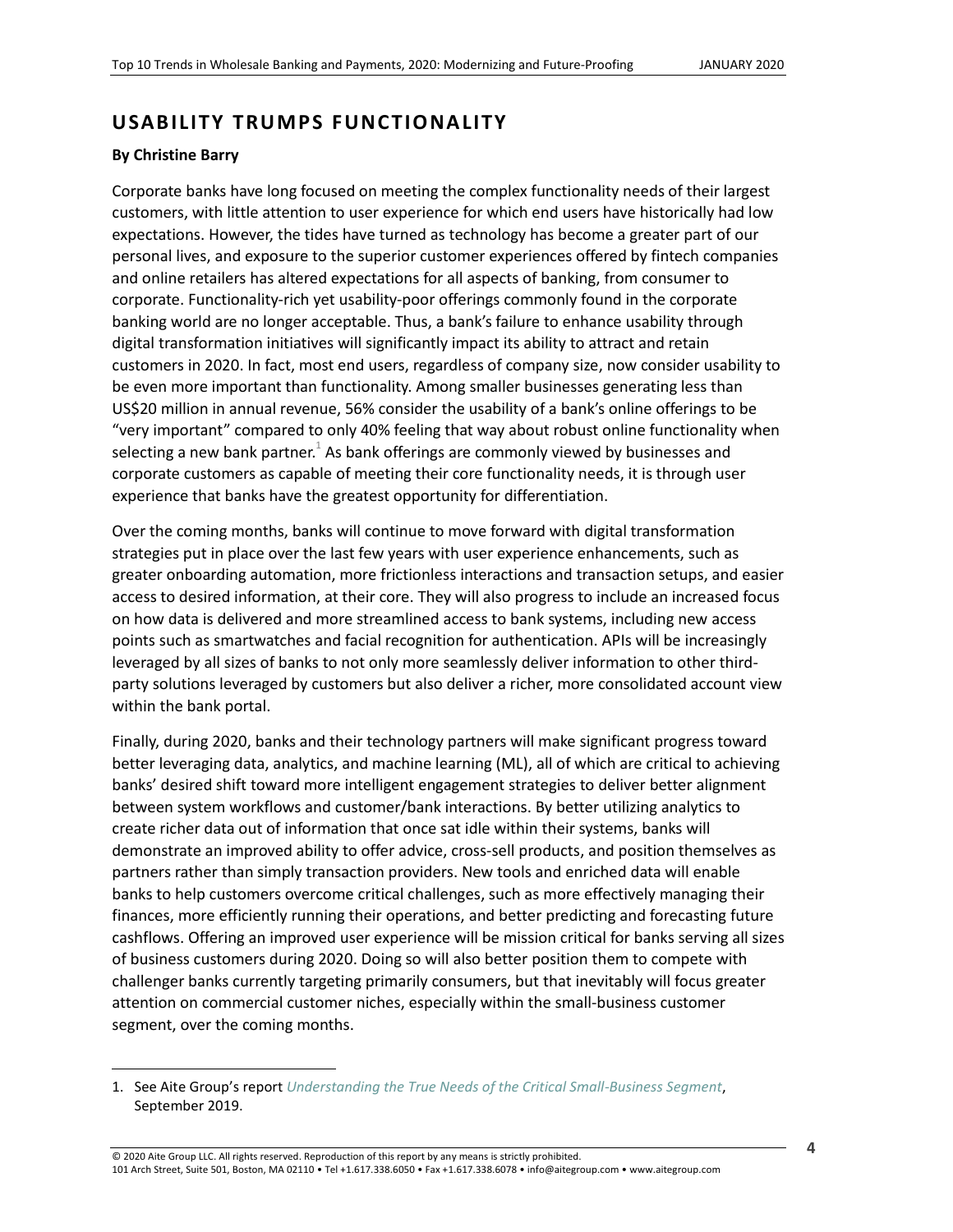### <span id="page-5-0"></span>**CASH AND LIQUIDITY PRODUCTS MOVE DOWN-MARKET**

#### **By Christine Barry and David O'Connell**

A greater overall comfort level with technology, merger and acquisition activities, and online marketplaces resulting in a larger share of business being conducted overseas, has resulted in a greater demand for cash management and liquidity products by all sizes of businesses. Small businesses, with the exception of some microbusinesses, have grown in sophistication. While their transaction volume is significantly lower than that of their larger corporate counterparts, many of their needs from a functionality standpoint are growing more similar. These businesses require money management and forecasting tools, entitlement capabilities, fraud protection products such as positive pay, receivables automation, and more payment options beyond basic online bill pay for both domestic and international payments. During 2020, banks will make more of these products available to this customer segment to deepen relationships with them and better address their growing needs.

A similar trend is also being seen among middle-market businesses. As a result, many banks, especially the regional players for which middle-market customers are often a sweet spot, are increasingly enhancing the usability of many of their cash and liquidity products to better accommodate the new needs of these customers. For example, these banks are seeing high levels of demand from these customers for products such as multicurrency accounts and integrated receivables that have historically been targeted mostly at larger companies. Nextgeneration forecasting capabilities, with embedded analytics and ML, have also been highlighted by many banks as representing a huge opportunity to not only help middle-market customers overcome a huge challenge but also deepen client relationships and grow deposits. Unlike large corporations that are more likely to have treasury management systems and go directly to technology providers to help them with their integrated receivables and payables needs, middlemarket businesses are often more reliant on their bank portals for such capabilities. A lack of critical functionality and tools in these areas has forced many of these businesses to resort to manual processes, which are both inefficient and prone to error.

During 2020, both small businesses and middle-market customers alike will enjoy new tools and scaled-down versions of products once offered only to larger businesses from their banks. Those banks adopting such a strategy and offering those products will enjoy richer client relationships, new revenue opportunities, and deposit growth. However, true success with these customers will also require banks to knock down the silos that commonly exist between the credit and deposit sides of the bank. However, achieving better collaboration will require banks to make process change a priority. After all, Aite Group found that among examined lenders surveyed on this topic, 40% or more found processes for underwriting, approvals, and renewals to be at least somewhat challenging when servicing treasury-management-only customers. But this is a must as businesses tend to borrow where they deposit and vice versa.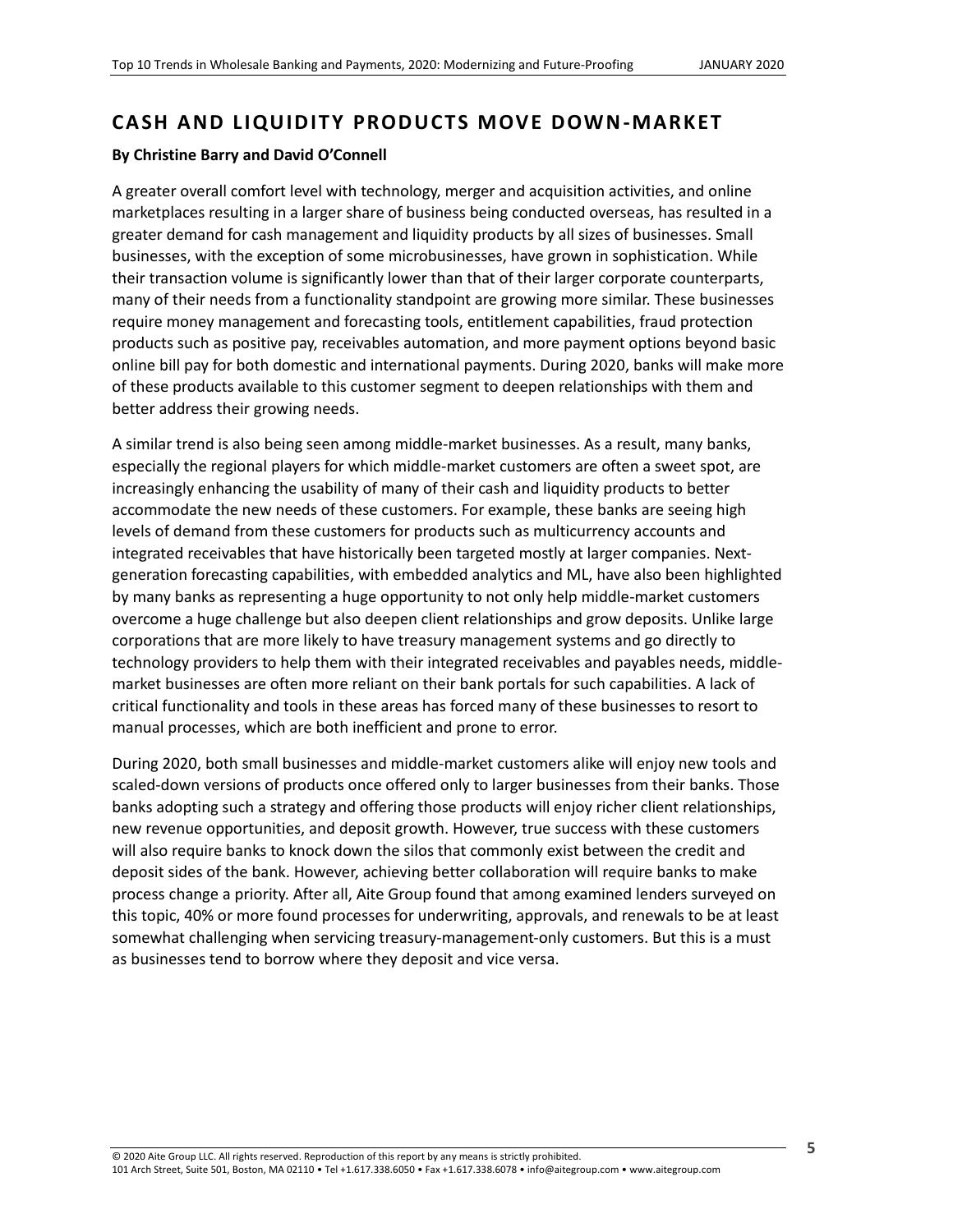## <span id="page-6-0"></span>**REAL-TIME PAYMENT STRATEGIES SHIFT FROM "IF" TO "WHEN" AS NEW USE CASES EMERG E**

#### **By Erika Baumann and David Bannister**

Adoption of real-time payment capabilities is rolling out across the globe. While some countries have been live for decades, North America is still catching up. In the U.S. specifically, the first account-to-account real-time scheme for business payments went live in November 2017. The number of banks live on the network and offering real-time payment capabilities to their business clients seemed to be holding steady at about 15 banks for most of 2019. However, even with the seemingly low number of banks offering RTP, the penetration into U.S. demand deposit accounts (DDAs) hit over 50% penetration. In 2020, more banks will go live. While RTP has been called a large-bank solution, the most notable entrants into the RTP landscape during 2020 will be credit unions and community banks enabled through funding agents that are committed to bringing real-time capabilities to clients of these smaller institutions. Additionally, core system providers will make headlines as they provide banks the ability to connect to the RTP system.

Also in 2020, we will continue to learn about FedNow, the real-time gross settlement system that the Federal Reserve plans to launch sometime around 2024. While the Fed's announcement to develop a real-time rail has increased awareness of the importance of real-time payments, banks still in the planning phases of real-time capabilities are somewhat confused about whether they should wait for FedNow to go live or if the timeline will be an issue, given that competitor banks will have the ability to implement the functionality first if connecting to the RTP system. Also in question is the interoperability of the FedNow system with RTP, leaving banks that plan to wait for FedNow questioning who they will be able to transact with if they are not able to capitalize on the volume and adoption of RTP—especially three to four years from now, given the increased activity and connectivity of banks coming in 2020.

In Europe, the adoption of real-time (or instant) payment mechanisms progressed rapidly in 2019 following the introduction in the Single Euro Payment Area (SEPA) of instant credit transfers (SCT Inst) in November 2017, and it has been implemented by 2,069 payment service providers across Europe. Adoption across the region has been complicated by the fact that SCT Inst covers domestic payments as well as cross-border euro payments within the eurozone. Several countries were already developing domestic real-time infrastructures, and several European Union member states (notably the U.K.—in the midst of the Brexit transition) are members of the SEPA zone despite retaining their own currency. The potential for this to hinder adoption of SEPA Inst was offset by the fact that it was mandated under EU law.

When it comes to use cases for real-time payments, most early adopter banks have been focused on initial launch activities and, in 2020, will start digging deeper into their portfolio to identify new use cases and ways to monetize the value real-time payments brings to their clients of all sizes. The easiest targets will continue to be clients with a high volume of low-dollar checks and businesses that have a high volume of low-dollar invoices for which payments need to be collected. In 2020, these clients will continue to be the largest generators of transactional volume, and we will see real-time solutions developed and marketed to augment and/or replace legacy bill pay solutions. The use cases in 2020 begin to transcend the big business use cases and reveal the value across business segments of all sizes, making real time important for small and midtier banks to bring into focus with their strategic plans and roadmaps.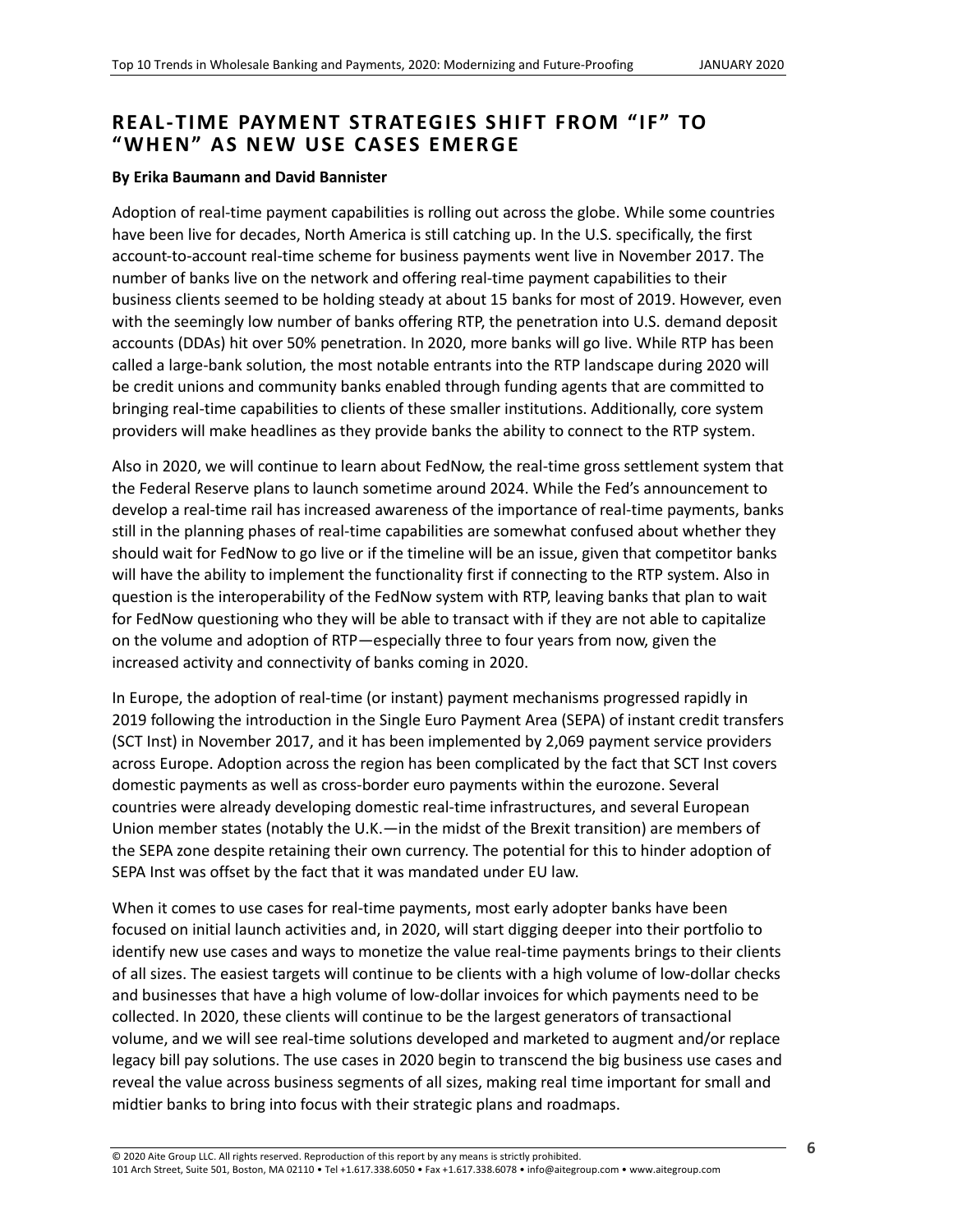Because real-time payments were mandated by regulators, European banks have tended to focus on use cases more than the business case, a frame of mind that has been amplified by the Access to Accounts (XS2A) provisions of the EU's second Payment Services Directive (PSD2) driving the concept of API-enabled open banking. Two particular examples that are currently making waves and will come to the forefront in 2020 are (1) the use of virtual account management systems to provide improved balance information and reconciliation across accounts held at multiple FIs for corporate clients and (2) Request to Pay (RtP) messages. RtP provides billers with the ability to offer payees a range of options—pay now, pay later, partial pay, or start a dialogue. The European Payments Council's RtP scheme, supported by 26 payment service providers (mainly banks) in 11 countries, is expected to be live in the second half of 2020, with a separate U.K. RtP scheme later in the same year, though details of that are still to be finalized.

### <span id="page-7-0"></span>**PAYMENT AUTOMATION BECOMES A GREATER FOCUS**

#### **By David Bannister**

As domestic payment systems around the globe are modernized in the move to real time, at an international level, there is a risk of fragmentation. With efforts underway to create a global realtime payments system, this will affect how banks approach the critical issue of payments automation.

With electronic payment volume growing (the U.K.'s 11-year-old Faster Payments system is growing at 22% year-on-year according to industry body U.K. Pay), automation will become increasingly important in payments in order to eliminate failed or delayed payments, along with the associated costs of repair and customer dissatisfaction.

The industry is following several paths, all of which contribute to error reduction in different ways. One path is ongoing redesigning of banks' internal systems to replace multiple payment systems and silos to simplify processes and reduce errors. On top of this, increasing investment in AI technology, particularly the combination of ML and robotic process automation (RPA) in the areas of exception handling and repair, has begun to reap benefits for pioneers of the technologies, and this combination will see wider adoption in 2020 and beyond.

While redesigning internal systems will go some way to improve straight-through processing rates, the solution to other potential problems needs to be addressed at an industry level, and 2020 will see considerable activity in this area.

One of these solutions is the introduction of universal confirmation of payments on the SWIFT network, which will allow searching and tracking of all payments and allow banks to provide clients with more visibility on the status of their transactions. Pilots of the scheme have shown promising results: One bank in the Middle East reports a 95% reduction in customer queries with a corresponding cost reduction.

Also beginning next year is the start of a general migration to the use of ISO 20022 messages internationally. While a daunting project, the ability of the messages to carry richer data will be a boon to developing improved services to corporate clients and will also make it easier to automate transaction processing. Some countries, such as Canada, are designing their national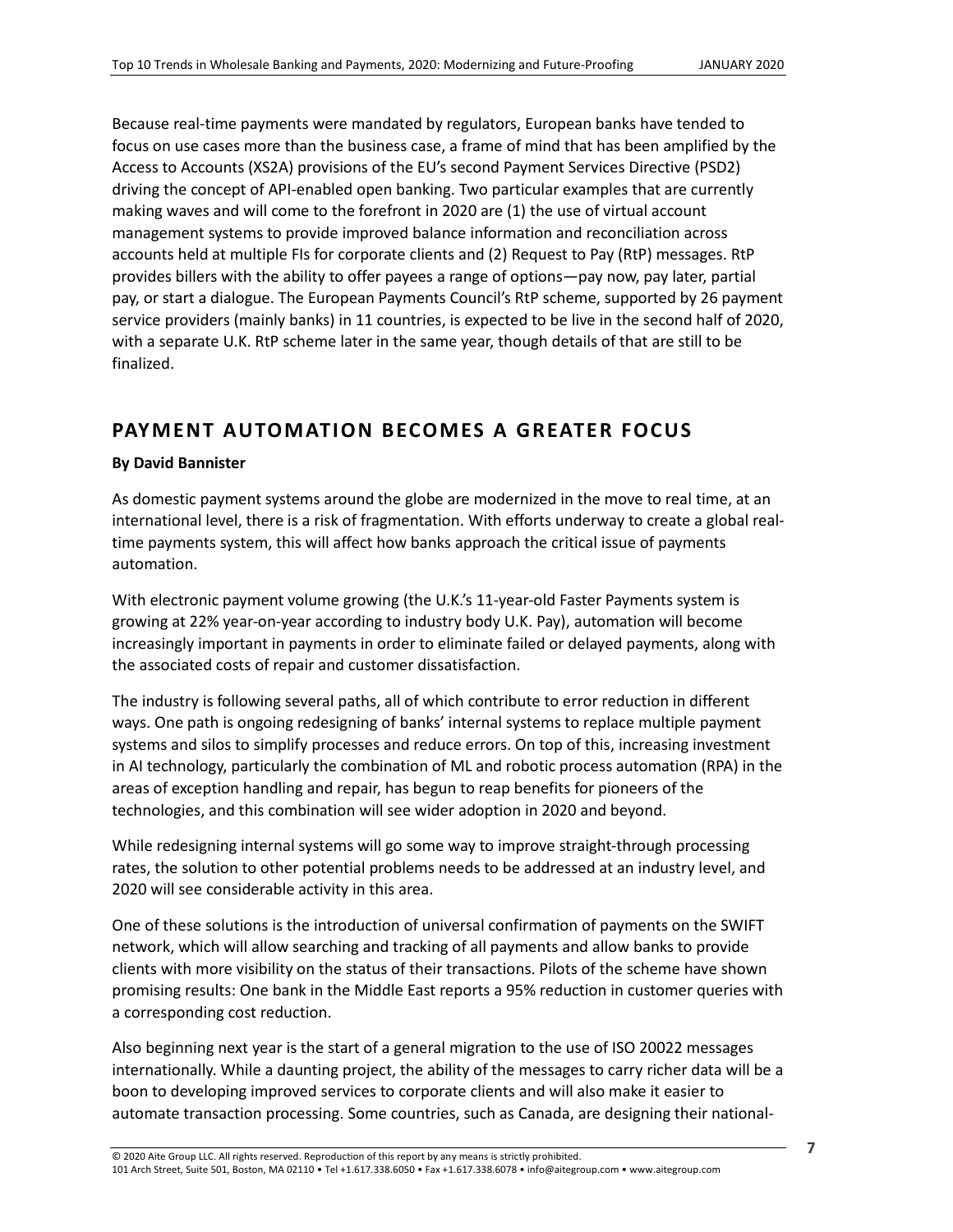level real-time payments infrastructure around ISO 20022 standards expressly as a means to increase automation and improve corporate payment capabilities.

Taken together, these are all steps in the right direction, but many issues relating to business and market practices remain, including the need to create new rulebooks that cover areas such as dispute resolution and the implications of the different settlement cycles behind domestic realtime payment schemes.

# <span id="page-8-0"></span>**OPEN BANKING GETS MONETIZED AS API STRATEGIES ADVANCE**

#### **By Enrico Camerinelli**

To keep pace in the corporate banking space with the speed of API evolution, FIs must identify the appropriate business models to address corporate needs, apply the proper pricing structures, and monetize the significant effort spent in developing commercial banking APIs. Retail banks still hold a lead role in API deployment since consumers tend to be early adopters of new technologies. In a relatively short period of time, though, Aite Group anticipates that commercial banks will overcome their retail counterparts and become the main developers of monetizable API-based solutions.

By "API-enabling" their treasury applications, banks with good treasury systems can offer quality services to third-party fintech partners that consume bank-centric data and services. Fintech developers can then further enrich these services and provide a better offering to their own corporate clients. Small to midsize enterprises (with revenue below US\$300 million) are always in search of any solution that trims their operational costs, and API innovation gives them the option to apply solutions developed by experienced practitioners at a fraction of the cost of an on-premises software package.

Some small to midsize enterprises already run their treasury operations with an accounting software package. Aite Group expects banks will extend these basic accounting functionalities by connecting them to their own back-office core banking applications with APIs—possibly developed by a fintech partner. Banks will gain a strategic position by leaving the accounting software providers to care for the applications that manage cash forecasts, liquidity, receivables and payables, profit and loss, tax payments, and payroll, which are not truly a bank's business. The bank will maintain control and delivery (at a premium) of the back-office data flows that the accounting software needs to access. Realistic banks know that small to midsize enterprises expect an innovative culture and approach from their software providers and from their own bank. By allowing an intermediary to step in between the bank and its clients, the bank loses the direct customer contact but increases the possibilities to expand its offerings of products and services given that, by navigating through the bank's applications with increased satisfaction, the client may be more available to exchange personal data and preferences for value-added services. Thus, increasing sources of data enable the bank to achieve more realistic, improved, and effective profiling analytics.

Consider corporations with annual revenue above US\$300 million. The API matter is serious for banks, because these clients are demanding to consume financial supply chain applications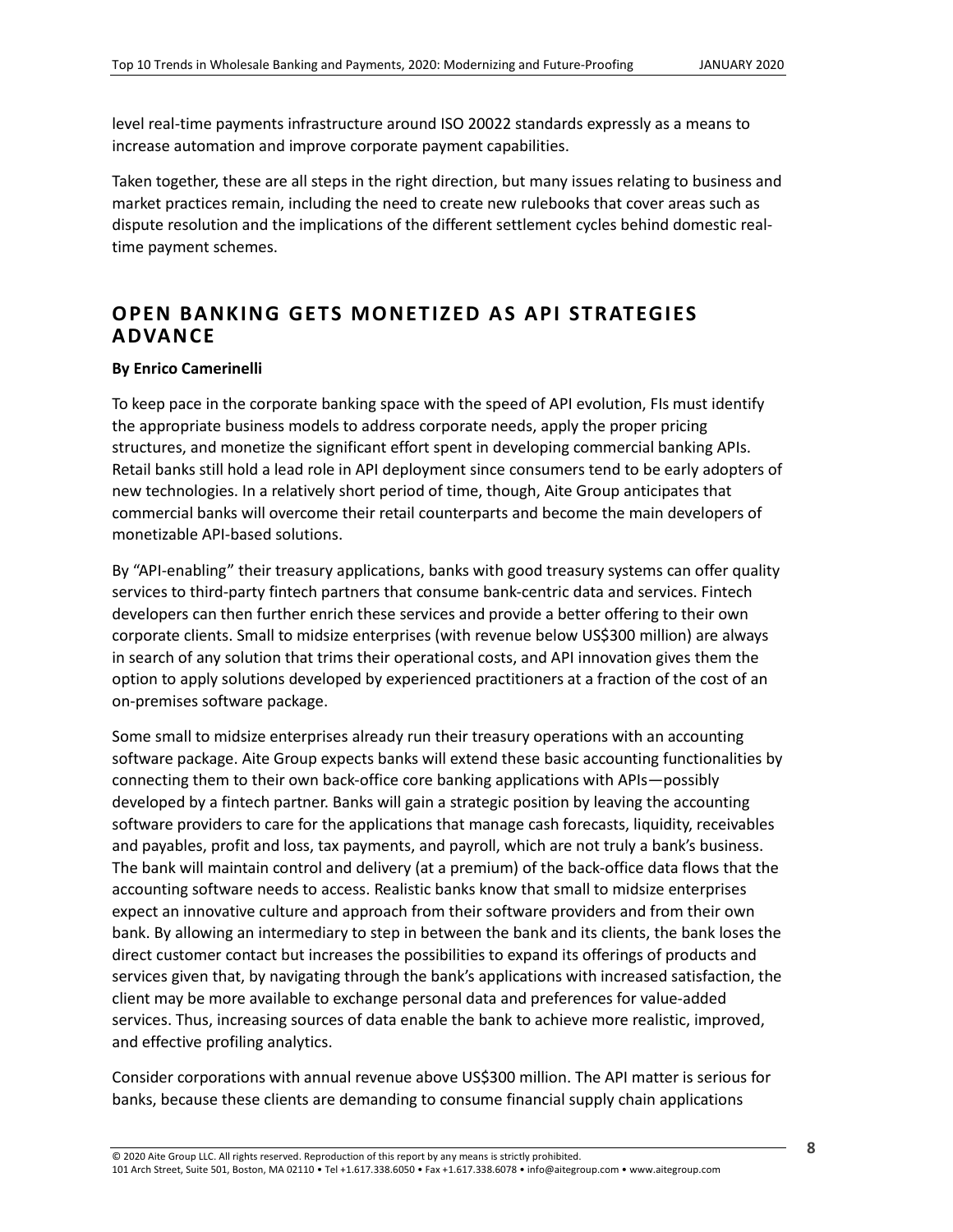directly from their own enterprise resource planning (ERP) or treasury management system (TMS)—even though corporate users are not interested in whether such seamless integration comes from APIs or from another solution. APIs help bank sales representatives build partnership-focused relationships with their corporate clients. The banks' sales representatives are getting more aligned with the corporate market dynamics, because clients that enjoy using APIs to access new applications provide continuous feedback that opens the door to more context-driven insight on how they use bank products.

The key strategic decision for commercial banks is how and when (and whether) they should price and commoditize these API-based products and data-driven services. Traditional models base the pricing unit on file transfers and related operations. The real-time nature and multiplicity of applications that APIs make available for consumption force banks to move away from a file-centric concept. APIs enable a corporate user to get multibank account balance data directly into its front-end system, whether a basic accounting software package or a more sophisticated ERP or TMS. How can the bank (or the fintech partner) charge the client once the consumption moves from single data to context-driven process life cycle transactions?

A transaction-based model would charge a fee for each time the button is clicked, but in this new scenario, that approach would only disincentivize usage. The pricing unit of value shifts from the data contained in the file to the ease of access, the simplicity of use, the richness of the context-driven information, the completeness of the functionalities made available to analyze and process the data, and the assistance to execute all the steps of the value chain workflow. The distribution of bank products is changing to an "API first" model as the next step in the evolution of bank distribution models. Banks will leverage APIs to capture market share and retain customer loyalty rather than immediately using them as a monetization asset. Banks will develop APIs to build critical delivery of context-driven channels for data and services most desired by corporate clients. While the delivery channel (i.e., the API) itself is not monetized, the underlying context-driven data, product, solution, and service will be monetized.

# <span id="page-9-0"></span>**AI BECOMES A REALITY BEYOND FRAUD PREVENTION**

#### **By Gilles Ubaghs and David O'Connell**

The hyperbole surrounding AI-related technologies, including areas such as natural language processing, analytics, and ML, will continue to give way to a period of greater implementations, live rollouts, and understanding of AI in 2020. The market is finally moving away from demands for a generic AI solution to "improve" services, into a more considered approach of what various AI technologies mean from a product, service, and implementation level, and healthy levels of skepticism are likely to increase among many institutions as they get a better grasp of what the technology can do for their business.

Understanding of AI is improving across the financial services sector, but it remains highly variable between institutions and, indeed, within them. This uneven level of knowledge is increasingly problematic for banks as growing numbers of their corporate and business customers seek out their financial service providers for guidance on AI technologies and what they mean for them, while also leaving banks at risk of implementing unrealistic solutions that do not match vendor claims. As a result, it is imperative that banks work to improve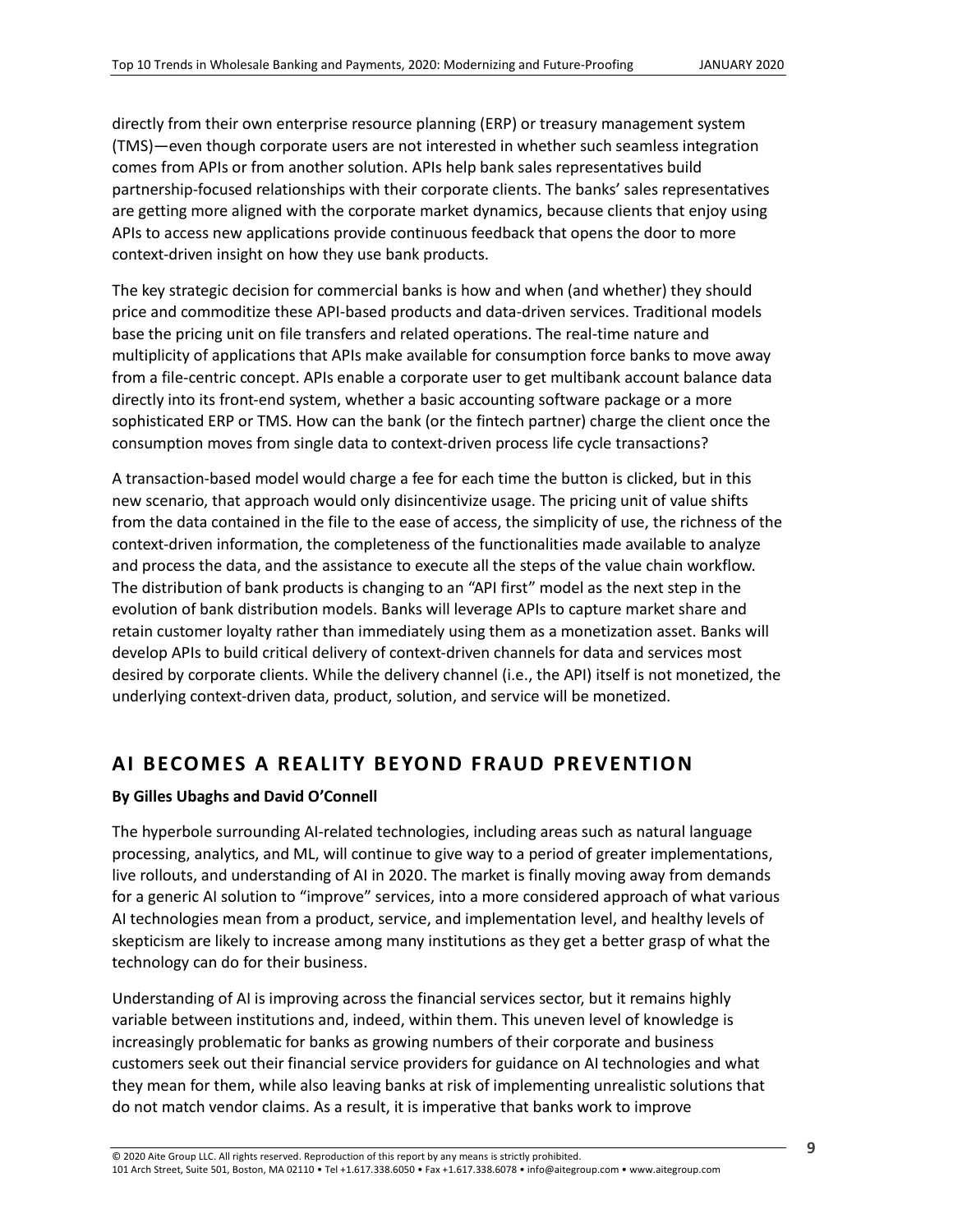understanding of AI across their workforce. Furthermore, the war for talent and resources in developing AI will remain a struggle across the financial services and technology space. Most banks will have no option but to continue partnering with third parties and keep investing in developing talent.

The use cases for ML and other related technologies are now rolling out into multiple product areas simultaneously, and development is not limited to a single field or use case. As a result, banks will increasingly experience multiple AI-related initiatives developing on an ongoing basis. These use cases notably include ongoing advances in fraud detection and prevention in which ML technologies have long been in use but continue to advance at a startling pace. Natural language processing and digital assistants are also likely to remain high-profile areas of development, with banks quick to tout their corporate customer-facing solutions, but back-office implementations will remain just as impactful in areas such as relationship management, intelligent search, and customer relationship management uses.

A growing variety of solutions using RPA have the potential to generate considerable efficiencies for banks and clients, lowering costs and increasing rates of automation and integration into the broader digital environment. Automation will remain a critical point of AI implementation in the near term, with major impacts on everything from onboarding to increasing straight-through processing rates. Analytics remains potentially the most impactful, but also difficult to predict, focus of AI development. With use cases ranging from cash forecasting, customer analysis, personalization, and recommendation engines, the applications of AI-powered analytics are seemingly endless. Underpinning this potential, however, is the need for good data management strategies, and this will continue to be a major strategic consideration and potential stumbling block for commercial banking in 2020.

Over on the business lending side of commercial banking, embracing AI—although achieved mostly as the result of third-party capabilities rather than in-house innovation—is well under way, with hype long since ignored, and AI implementation can be expected to accelerate. In 2020, expect to see more banks using AI for loan sourcing, financial spreading, and fraud detection, with the more mature adopters propagating benefits of such technologies across more challenging use cases and to new lending lines of business. Seen by Aite Group as on deck for adoption in 2020 are the applications of AI in business lending to a variety of next-best-action types, identification of more business collateral against which to securely book loans, and earlier detection of borrower credit-quality deteriorations. But, as with the adoption of most flavors of analytics, a scarcity of skilled data scientists will place a limit on institutions' ability to succeed with AI and confer leadership status to those best able to close their knowledge gap with successful recruiting.

### <span id="page-10-0"></span>**PREPARATION BEGINS FOR POSSIBLE RECESSION AND NEW MARKET DYNAMICS**

#### **By David O'Connell and Gilles Ubaghs**

Although the four riskiest words in economic analysis are "this time is different," the same number of parameters are sure to be unique about the next economic downturn for banking, which can be expected to be characterized by the following: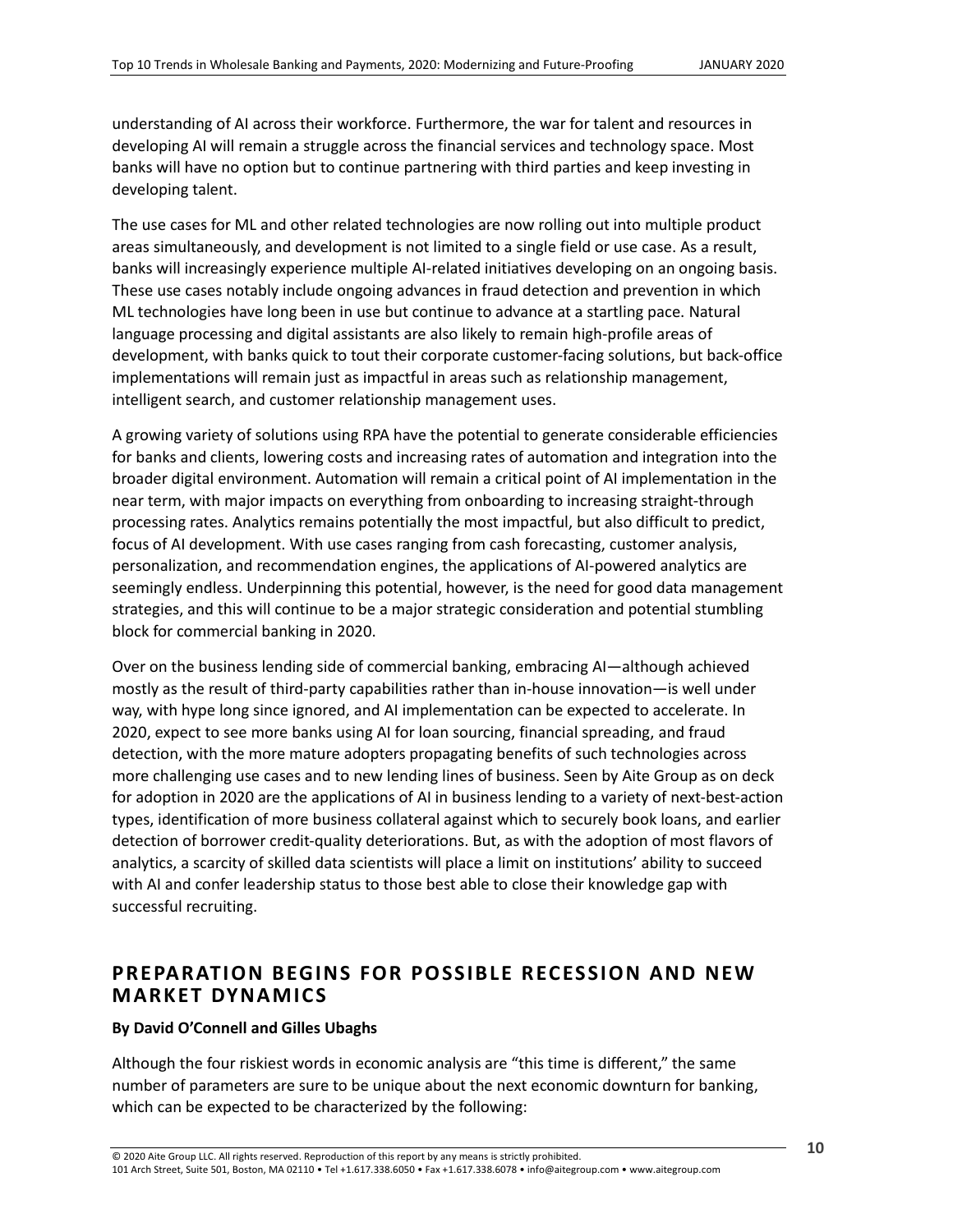- **Intense anticipation:** The next recession and its attenuating credit cycle denouement will be among the most anticipated in economic history. Its timing and severity are regularly and intensely the subject of inquiries made by institutions of industry analysts, such as the authors of this report. It's one of the most discussed topics among journalists and the talking heads of the financial world. In particular, banks want to know when other banks think it will happen and how they are preparing.
- **Systemic prevention:** Since the global financial crisis of 2008, new regulatory and accounting regimes—in the forms of Dodd-Frank Act stress testing and International Financial Reporting Standard (IFRS) 9, the local instantiation of which is the Financial Accounting Standards Board's (FASB's) Current Expected Credit Loss accounting standard—have been aimed at detecting and mitigating risk at both the systemic and micro levels of the credit markets.
- **Favorable demographics:** Occupying many of the cubicles in commercial banking in general and commercial lending in particular—and likely to do so for still more years into what would have been their parents' golden years for retirement—are a large contingent of baby boomers. This is an economically cynical professional demographic that has survived a succession of steadily more severe financial bubbles: the oil and residential real estate collapse of 1989, the internet and Y2K bubbles of 1999, which all look like a walk in the park compared to their successor, the global financial crisis of 2008. Some finance professionals were even close to the near catastrophe of the collapse of Long-Term Capital Management in 1998. Although this is no economic panacea, it's possible that today's financial markets are peopled by the most wizened and jaded financiers in history.
- **Near pervasive analytics:** Assisting boomers in their preparation for the next downturn are analytics tools that are more pervasive and affordable then they were in prior cycles. Ready availability of risk analytics, whether in the form of canned reports from vendors or ad hoc queries from inquisitive and data-savvy risk managers, means that this time around, it will be easier for deteriorations to be seen earlier, be they at the sector, portfolio, or borrower level.

While some demographics, new skill sets, and infrastructural protections paint a strong picture for the industry, two concerns remain. First, there are insufficient risk returns. Successive rounds of quantitative easing by central banks, including in the U.S., have let loose too much capital, which is chasing too few loans. Which, of course, causes prices to go down. So much so that commercial bankers commonly refer to commercial lending as a loss leader. Not getting paid for your risk when lending to companies is surely a concerning sign of a market top. Second, not all banks are able to compensate for insufficient risk returns in commercial lending. After all, it's the profitability of noncredit services, such as treasury management, payments, and corporate cards, that pad the profitability of commercial lending banks. But such capital-enhancing products tend to be available only to larger banks possessing both relationships with large fintech firms and skill sets required for cross-sale of these products to corporate borrowers.

Commercial cards are likely to prove a front line in any business-spending slowdown brought about by economic shocks. While economic softness would undoubtedly weaken commercial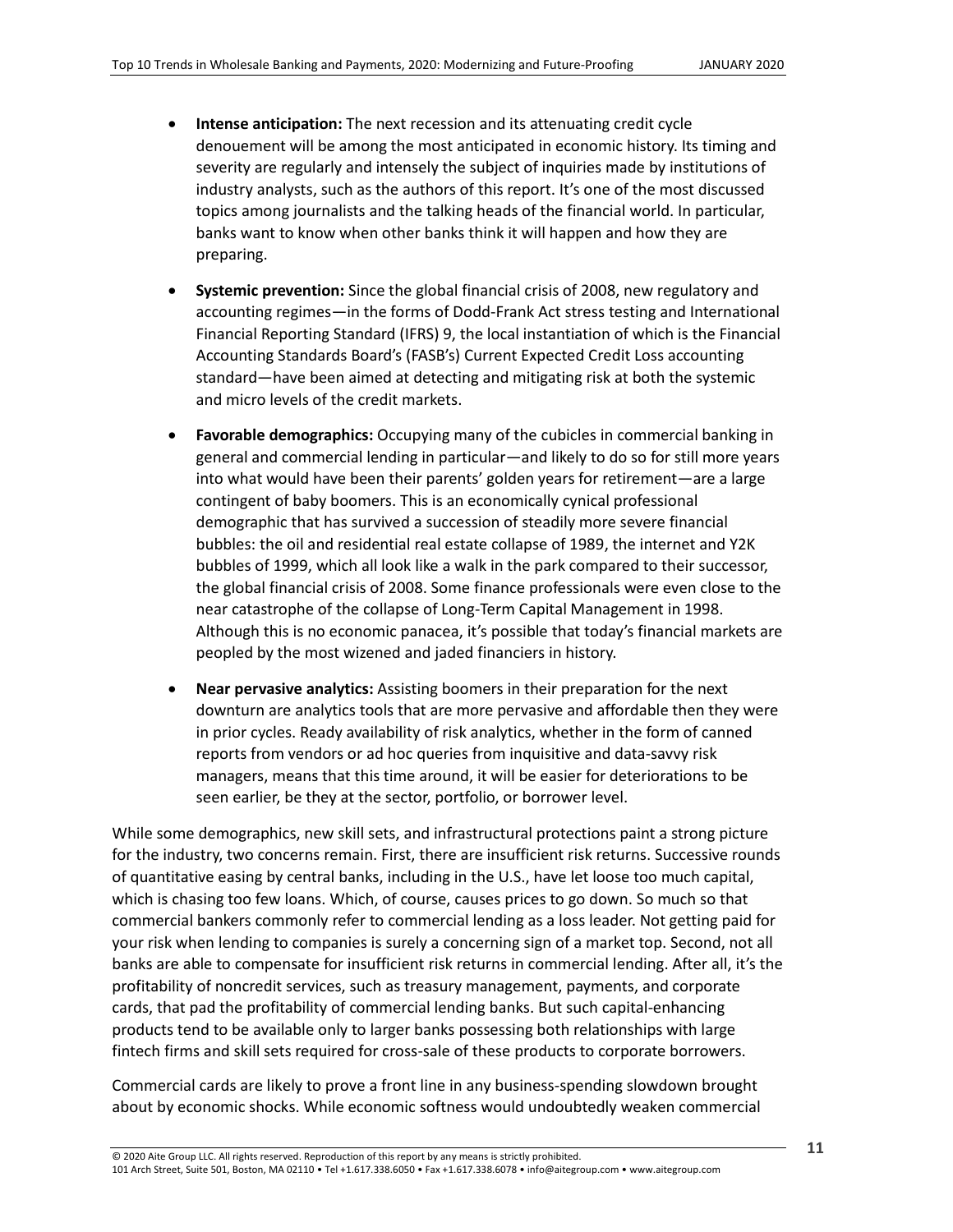card transaction volume, and some early indicators in late 2019 suggests this may already be the case, banks should be wary of limiting their investment in commercial card-related products and technologies. While slowdowns in spending directly impact commercial card revenue, appetite for commercial cards (due to their ability to attract rebates for buyers as well as improve straight-through processing rates) means the way businesses pay will continue to change even if budgets for major digital transformation projects take a beating. The demand for more costeffective and efficient payment tools may in fact rise if businesses are forced to retrench in any capacity, and pursuing this cost-effective messaging should prove impactful for commercial card issuers.

# <span id="page-12-0"></span>**CLOUD AD OPTION CONTINUES**

#### **By Erika Baumann**

Cloud technology used to be shrouded in mystery, and the banking industry considered the cloud to be taboo and insecure. However, as with all good mysteries, the veil has been lifted, and the value and security of the cloud is becoming clear. The demand for greater architectural flexibility, quicker speed to market, and identifiable cost efficiencies that the cloud can provide has thrust cloud technology into the spotlight. Leading cloud providers have focused on advancing and marketing the security of the cloud to ease concerns about data integrity. Throughout 2019, big cloud vendors such as Microsoft, Google, and IBM helped propel banks into the technology headlines with partnership and investment announcements. With the biggest banks investing heavily in cloud technology, the possibilities that the cloud provides have gotten the attention of banks of all sizes. Banks are no longer asking if cloud technology should play a role in the strategic future, but how.

There are two sides to the cloud: utilizing cloud technology for internal systems and utilizing cloud technology for vendor solutions and partnerships. While some of the biggest banks have moved some internal systems to the cloud, the trend headed into 2020 is to focus on more on the external applications. Banks are seeking out technology vendor partners that can help ease the time and costs of implementation by utilizing the cloud. Because of this, some of the benefits of the cloud are helping to even the playing field for small and midsize banks trying to compete with the largest national and global banks. This is especially true in commercial lending, where a cloud option is almost a requirement for a vendor to be considered for providing automation for loan origination. And a leveling of the playing field is indeed a result here. After all, a pay-by-the-asset cloud deployment means that a US\$3.5 billion bank has access to almost the same productivity-improving technologies as a US\$35 billion bank.

In 2020, the cloud will continue to play a critical role in advancing banking technology. Banks' strategies will become more concrete in how the value of the cloud can be exploited. Notably, Aite Group estimates that cloud implementations cost 30% to 40% less than on-premises implementations. The valuable time and resources that are freed up with this savings allows banks to focus on additional strategic initiatives, creating a new and improved development cycle that has the potential to bring new features and capabilities to bank customers quicker and on a greater scale. The cloud has come at such an important time in the financial industry as banks have struggled to keep up with shifting expectations across critical functional and operational areas, such as onboarding, cash management, payments, automation, digitization,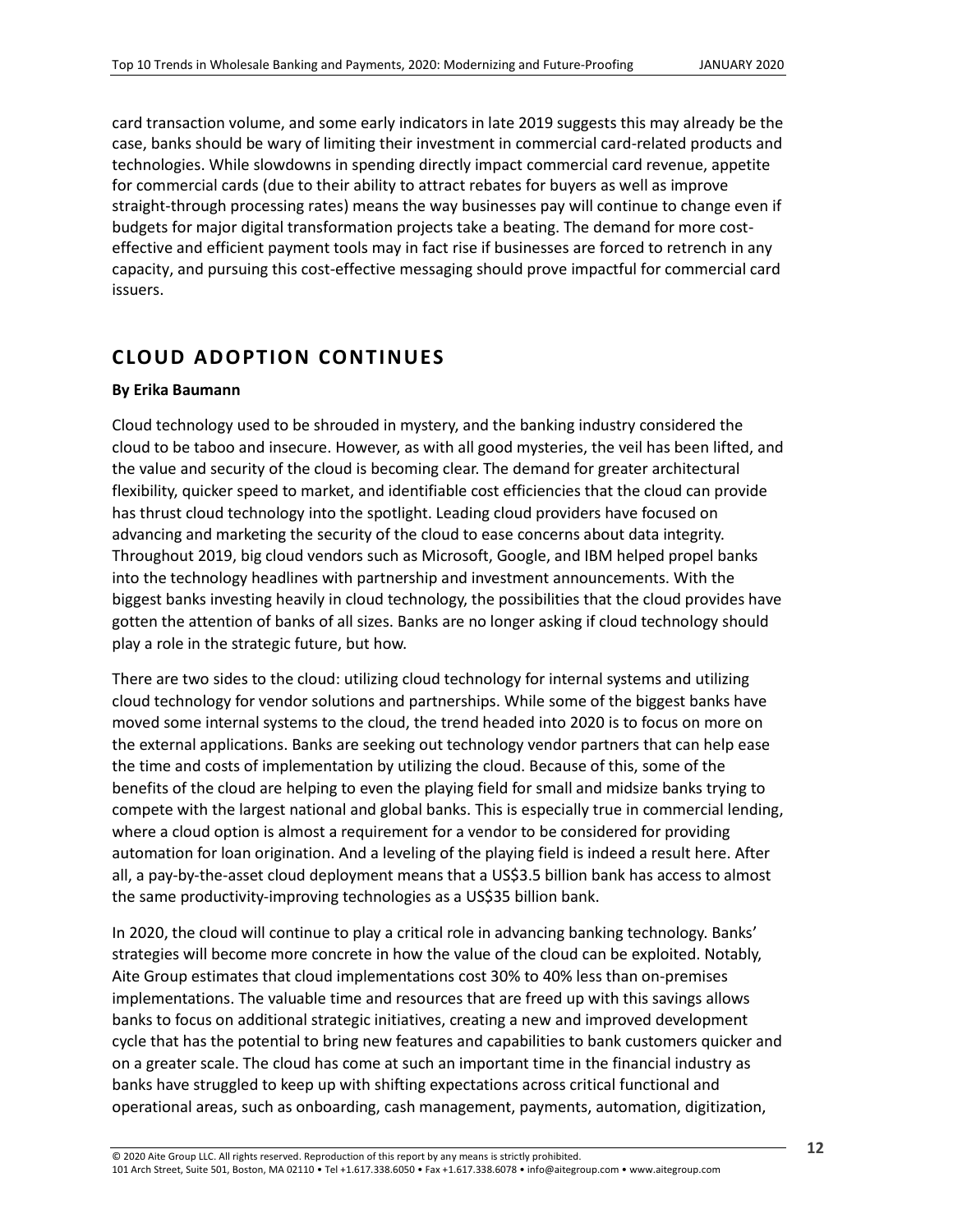and bill pay. Even the largest institutions are challenged to remain competitive and at the top of the industry with the quick pace and complexity of new technology expectations. Headed into 2020, however, the cloud plays a significant role in removing some of these constraints. Even capabilities that would have been very hard or impossible for smaller institutions to fund are now able to move forward, creating an even more competitive landscape for FIs across all segment sizes. Banks that are not considering how the cloud can create strategic advantages for them in 2020 will certainly find themselves at a disadvantage.

### <span id="page-13-0"></span>**NEW OPPORTUNITIES FOR BANKS AND TECHNOLOGY VEND ORS EMERGE**

#### **By David Bannister**

Corporate banks are increasingly looking to leverage the opportunities presented by real-time payment networks and API-enabled open banking to develop innovative new services and enhance their existing offerings to an increasingly demanding client base.

At the same time, they are also more willing to deploy vendor solutions than they have been in in the past and, in turn, payments and core systems software vendors have been busy developing their own product portfolios to cover emerging areas such as request-to-pay mechanisms, universal payment confirmations, virtual account management, and wider adoption of the ISO 20022 messaging format, leading to data-driven payment services.

Importantly, as discussed in more detail elsewhere in this report, corporate banks have begun to embrace the need to replace legacy systems with modern architectures based on open systems and cloud computing, putting aside previous concerns such as security in exchange for lower operating costs and shorter time-to-market cycles in product and service development.

For financial services software vendors, this means completing their own replacement of existing products with cloud-native versions rather than simply offering managed services using versions of existing software running off-premises. For several years, the established financial services software vendors have been moving in this direction at different speeds, largely dictated by the needs of their existing customer bases. Most have also split modules into various components from their product portfolios and made them interoperable with competitors' systems. This will become important as the banking ecosystem develops and banks pick and choose products and services from a wider range of suppliers, including newer fintech vendors.

The move to replace legacy systems, driven by both the demands of real-time payment processing and the need to reduce costs in the face of falling margins, also presents opportunities for the traditional IT suppliers and cloud service providers. After ramping up their marketing efforts over the past year, we can expect news of implementation projects throughout 2020.

In the near future, however, one issue that banks will have to be wary of is the potential lack of diversification that adopting off-the-shelf solutions will bring. Beyond the operational improvements and cost savings, the aim of systems modernization is to sharpen banks' competitive capabilities: How they build, package, and market new products and services in a way that differentiates them from their competitors will be a critical factor in future success.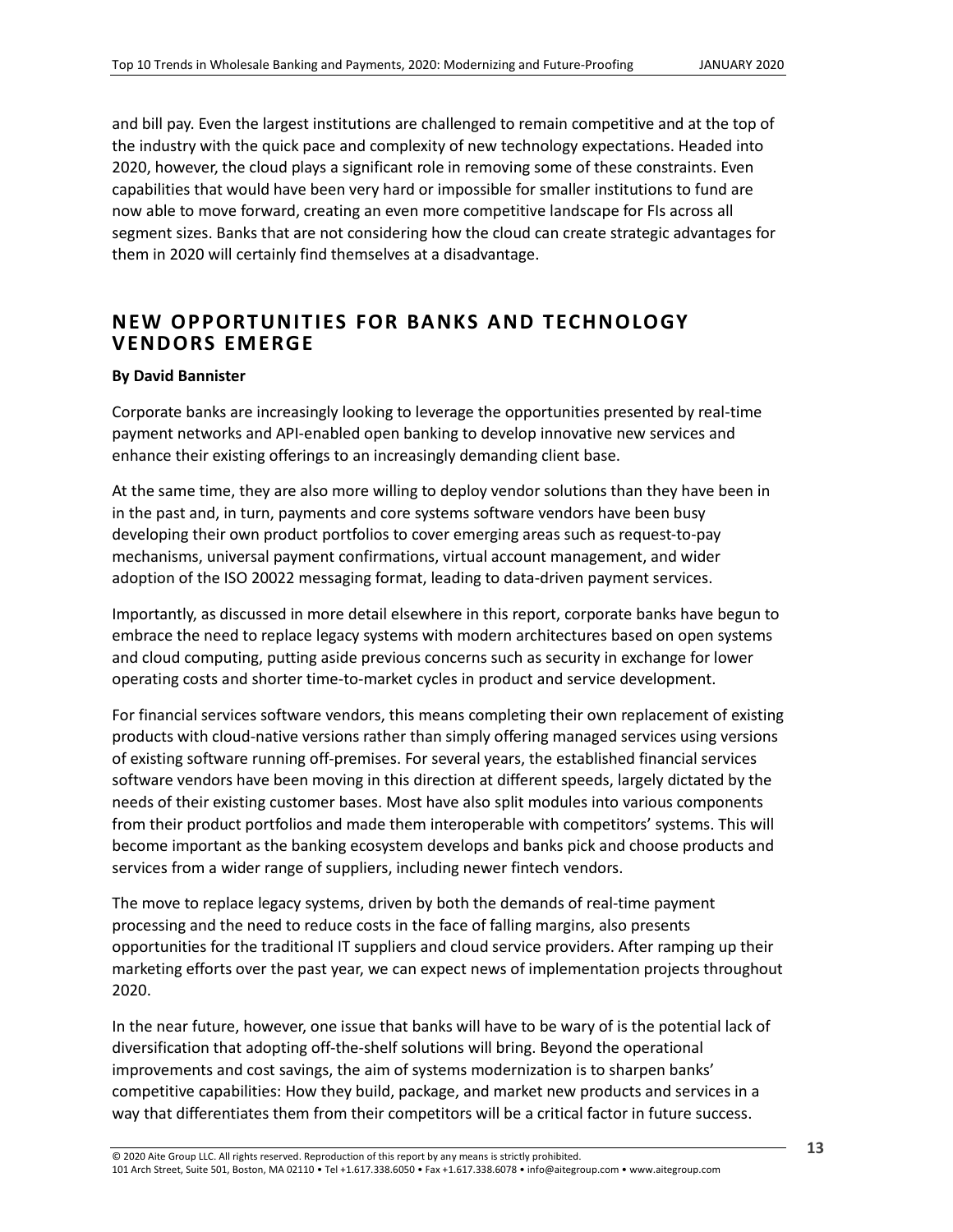## <span id="page-14-0"></span>**D IGITALIZATION B ECOMES BOTH EXTERNAL AND INTERNAL**

#### **By David O'Connell**

Among all bank clients, it seems that corporate borrowers have been last to benefit from FIs' embrace of digitalization. Dominating and clogging the loan life cycle, as well as day-to-day processes after the close, are cumbersome processes for providing financial statements, updating guarantor data, changing borrowing terms, and other due-diligence-related tasks. For many such tasks, borrowers are yet to benefit from the types of drag-and-drop digitalization or ease of use long available to consumers.

But the clunkiness can expect to soon be worked out of the corporate client borrower experience—and yes, the term "borrower experience (BX)" can soon be expected to enter commercial lenders' lexicons. When recently asked about how well their commercial loan origination vendors support their digitalization efforts, lenders had an interesting take on digitalization. First, lenders indicated that they were yet to adopt digitalization technologies readily available from their vendors. Despite this, digitalization was clearly a priority; it's on their 2020 and 2021 roadmaps, and they were reticent, almost ashamed, in describing their late adoption. Lastly, believing that they could digitalize the BX if they digitalized the experience for the borrower-facing employee, lenders exhibited a somewhat flawed understanding of digitalization.

Borrower demographics will necessitate an acceleration of proper digitalization of the BX by business-lending FIs. Beginning to dominate corporate borrowers' C-suites and controller departments are millennials: folks who grew up doing just about everything on a handheld device, often over social networking. Although they want to have a personal relationship with the individuals and institutions from which they acquire credit, from these they also expect convenience and hyperconnectivity. The sooner these are delivered, the sooner a lending institution can expect to be the lending FI of choice.

And the sooner lenders deliver a digitalized BX, the sooner they can focus on being trusted advisors—a critical path to invoking real loyalty and reducing price sensitivity. Let's face it, borrowers don't want to spend time with loan officers on financial statements, borrowing bases, and insurance; they want advice and partnership. They want their lenders to be trusted advisors, with a capital "T" and a capital "A." Areas where lenders, individual and institutional, can begin being a trusted advisor are many: providing borrowers with information about the vertical in which they operate, introducing borrowers to peers from whom they can get advice, and advising controller departments about how to avoid falling prey to financial crimes.

Anyone who thinks lenders can't be a valued trusted advisor should consider deeply the following anecdote. Recently at an industry event attended by agricultural lenders, the authorattending in the role of speaker and subject-matter expert—was asked the following question by a lender:

A lot of our dairy farmers are really getting into dire financial straits because of trade conditions that are causing bankruptcies that are the first in generations. And family farmers have begun committing suicide. Do you know how we lenders can access employee assistance programs for such folks?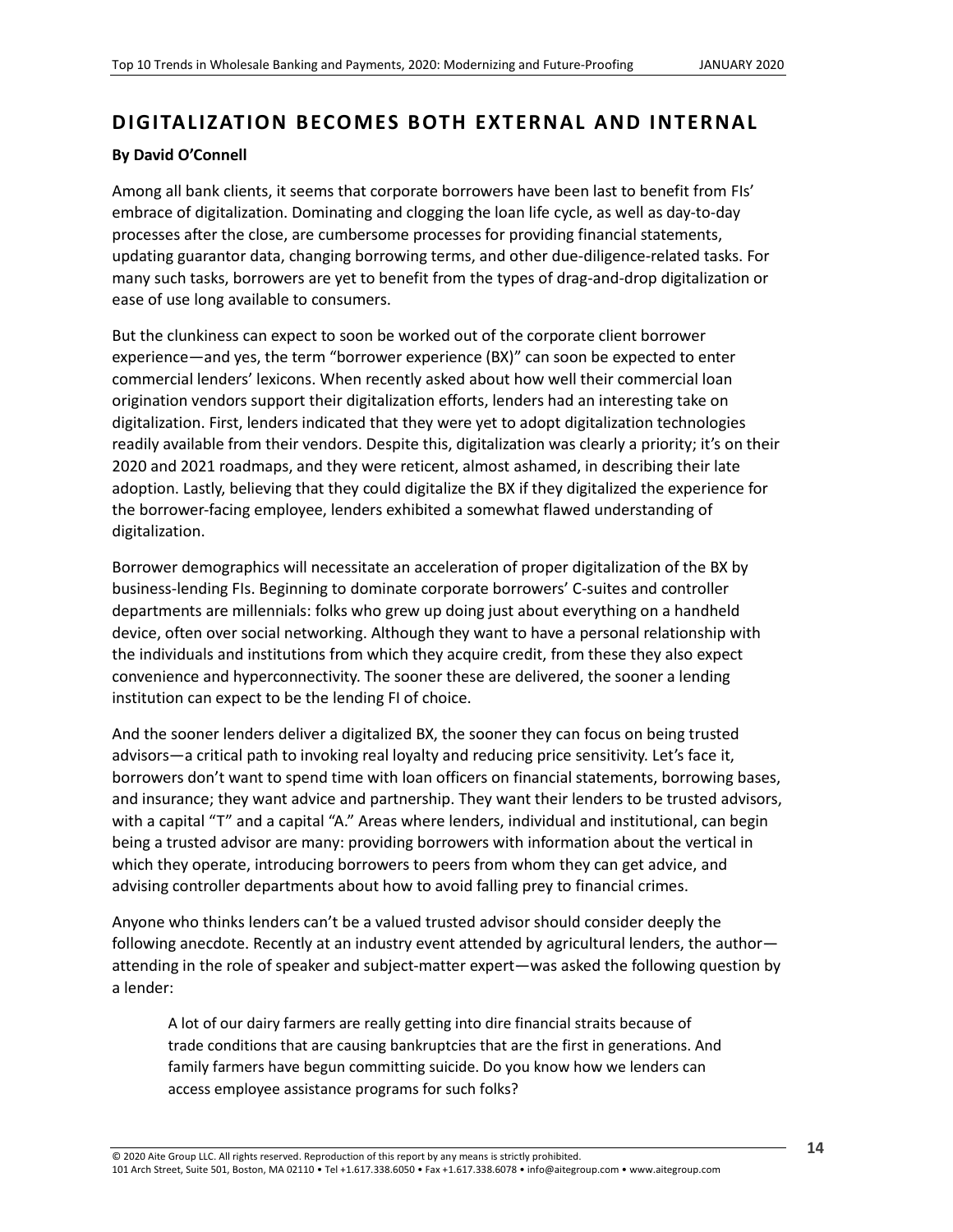Readers thinking that lenders can remain focused on hand-holding in face-to face, operational interactions and can't deliver powerfully in the role of trusted advisor, in which they have the potential to assist in suicide prevention, should think again.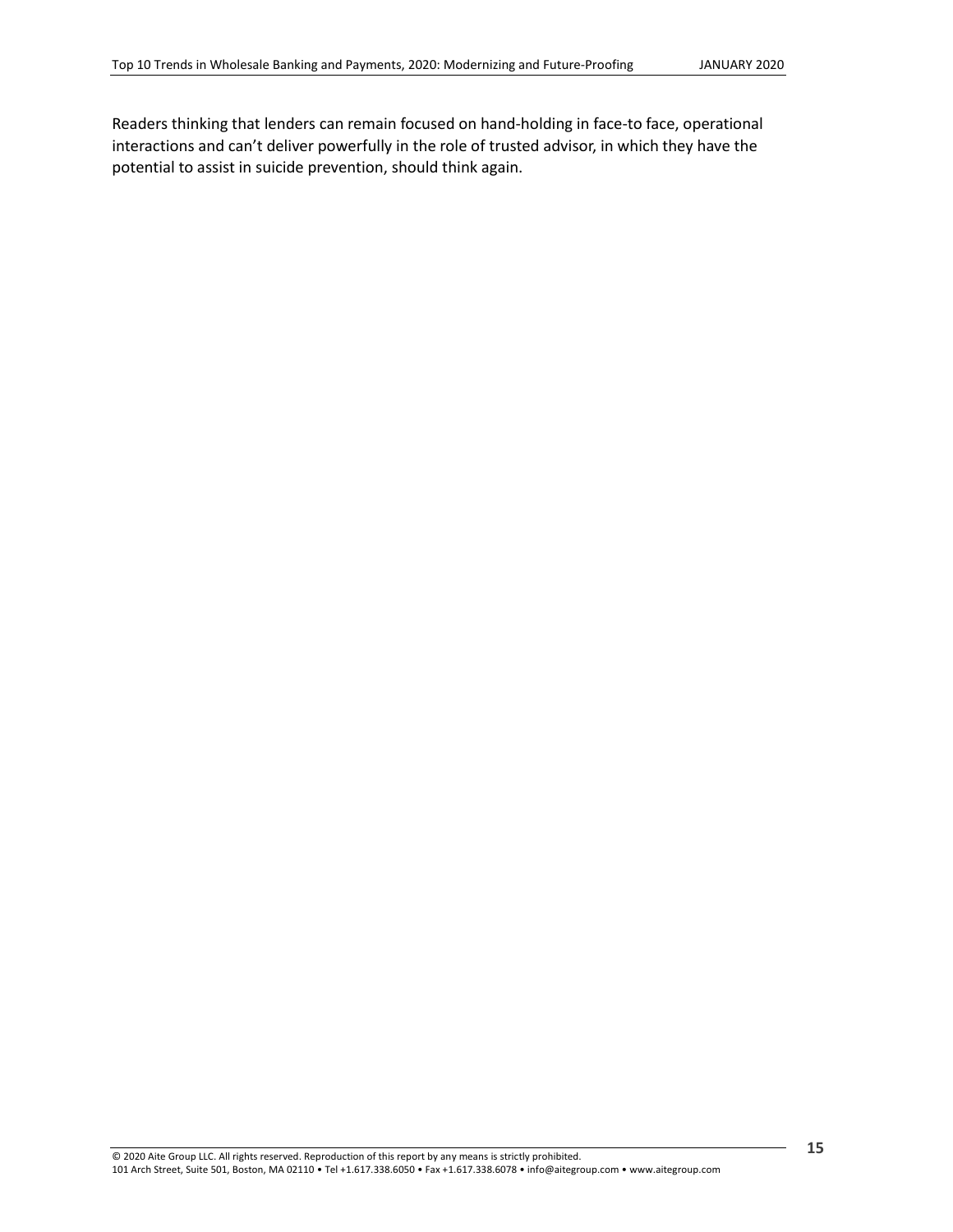# <span id="page-16-0"></span>**CONCLUSION**

In 2020, Aite Group anticipates the following trends in wholesale banking and payments:

- **Usability trumps functionality:** Leading institutions will need to make such enhancements a priority or risk looking dated and face challenges attracting and retaining customers.
- **Cash and liquidity products move down-market:** Opportunities exist for banks to offer scaled-down versions of products once reserved solely for their largest customers to meet the new needs of a more sophisticated customer base.
- **Real-time payments shift from "if" to "when" as new use cases emerge:** Significant numbers of community banks and credit unions will have connectivity into the RTP network, highlighting the value of real-time payments for businesses of all sizes.
- **Payment automation becomes a greater focus:** As real-time payments become the norm domestically and globally, improved payment automation becomes critical for banks. Redesigning existing internal systems is one step, while ML and RPA promise significant improvements.
- **Open banking gets monetized as API strategies advance:** It is a priority for banks to plan for the right change management program that will help them agree on what an API strategy is, what it can solve, and why it represents a benefit to the bank. Banks are under pressure to grow revenue and reduce expenses. A bank incapable of measuring how an API program may address these objectives faces significant constraints to deploy a competitive strategy.
- **AI becomes a reality beyond fraud prevention:** Simply shouting AI in marketing materials is no longer sufficient, and AI development is increasingly critical in terms of product development and back-office efficiencies. Partnerships and talent development will remain critical for everyone.
- **Preparation begins for a possible recession and new market dynamics:** While the next recession might be the most anticipated and prepared for in memory, an oversupply of capital has rendered business-lending FIs uniquely vulnerable. Expect the survivors of the next recession to be those with the high-margin noncredit products that pad a lender's equity.
- **Cloud adoption continues:** The cloud allows banks of all sizes to experience greater flexibility, quicker speed to market, and operational efficiencies. Banks that are not exploring the value of the cloud will find themselves at a competitive disadvantage as technology solutions become more accessible to even the smallest banks.
- **New opportunities for banks and technology vendors emerge:** Corporate banks are looking to leverage the opportunities presented by real-time payment networks and open banking to improve their products and services. As they turn to vendors to help them, they must avoid the trap of having "me too" products and differentiate themselves in the market.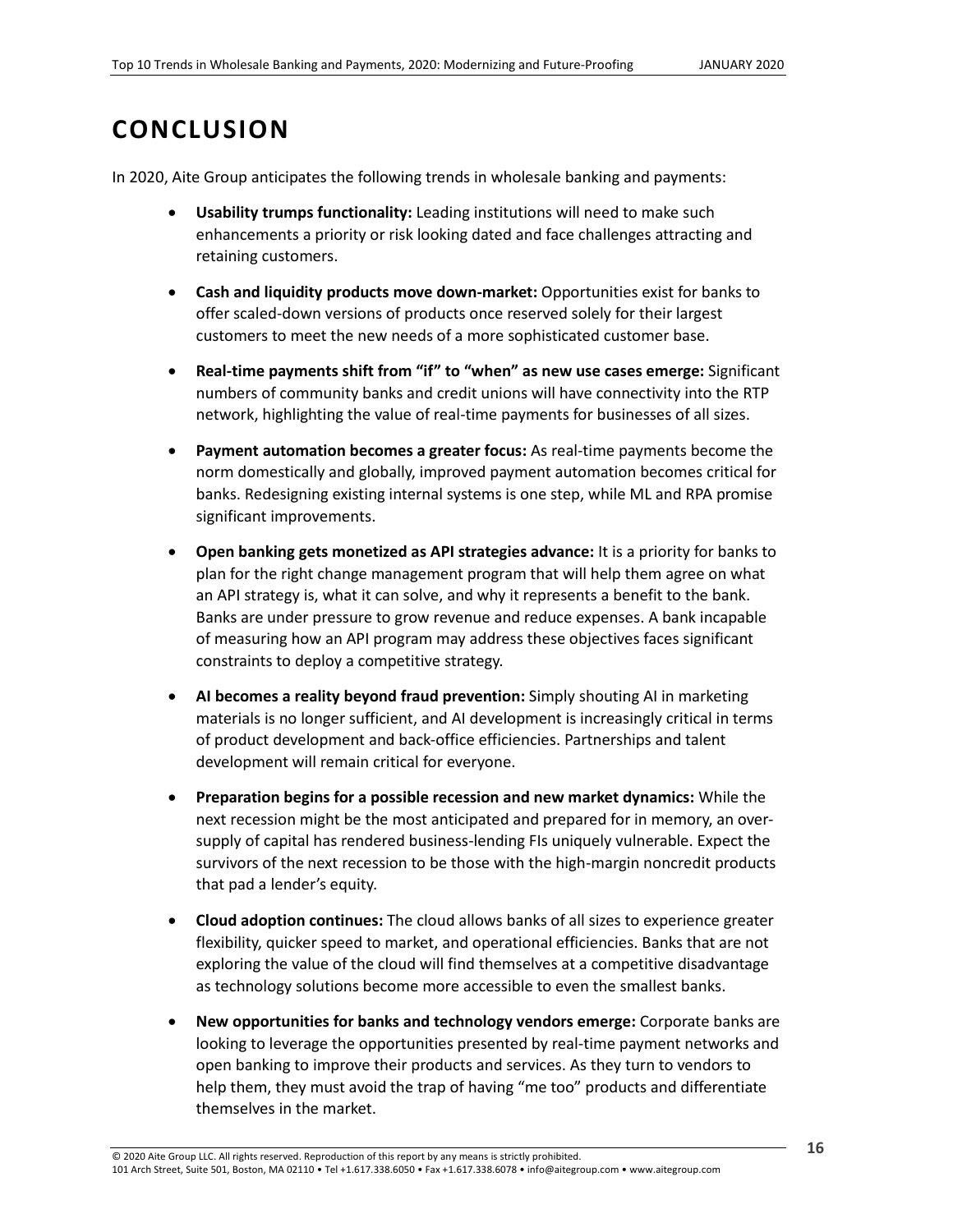• **Digitalization becomes both internal and external:** Millennials are beginning to dominate the controllers' departments and C-suites of corporate borrowers; expect business lending FIs to respond by digitalizing the BX, enabling lenders to spend more time as trusted advisors.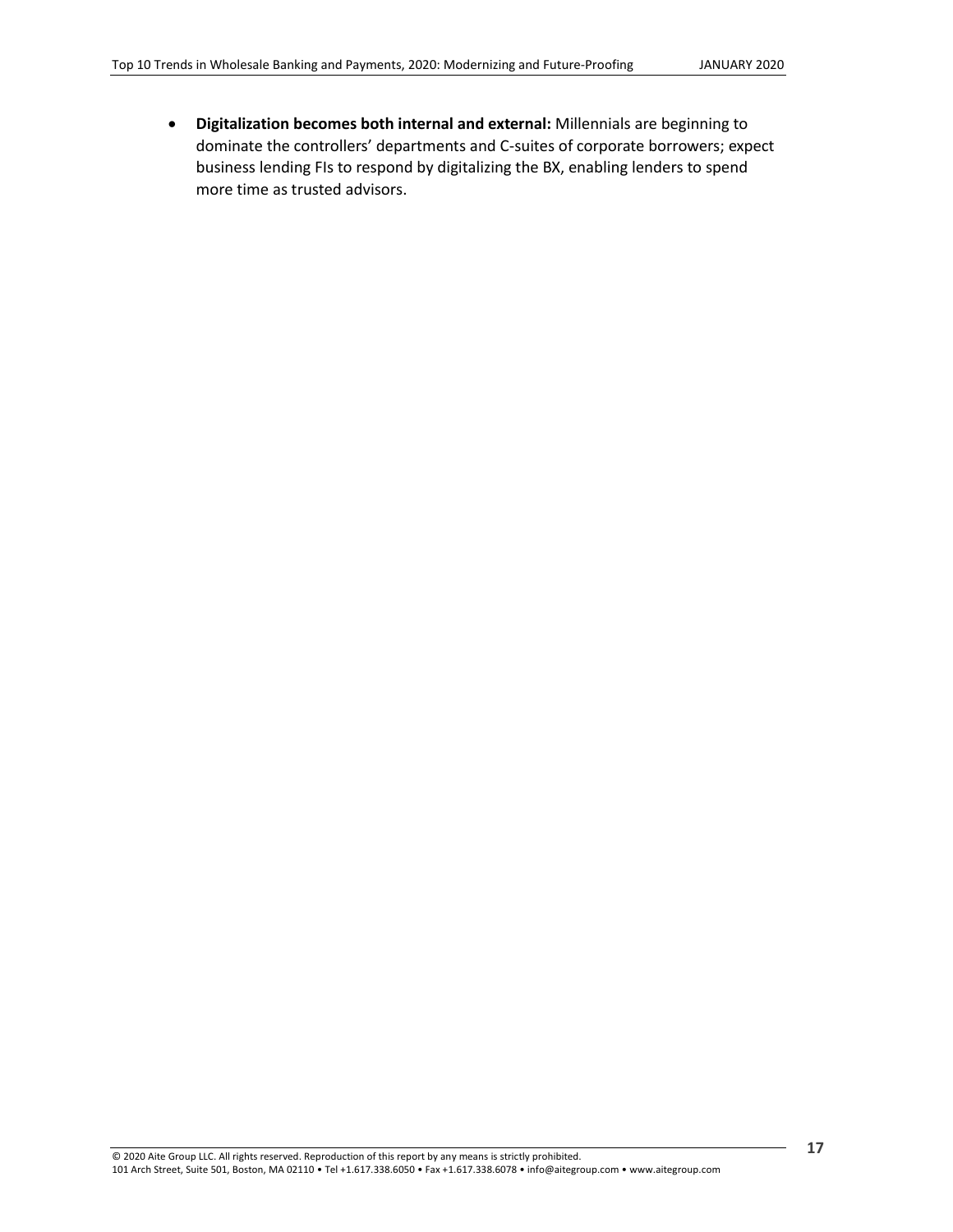# <span id="page-18-0"></span>**RELATED AITE GROUP RESEARCH**

*[The Payments Transformation Race: Criteria for Success](https://www.aitegroup.com/report/payments-transformation-race-criteria-success)*, September 2019.

*[AI in Business Lending,](https://aitegroup.com/report/ai-business-lending)* August 2019*.*

*[Artificial Intelligence in Wholesale Payments: Five Use Cases](https://aitegroup.com/report/artificial-intelligence-wholesale-payments-five-use-cases)*, July 2019.

*[Time for Action! Making the Business Case for Real-Time Payments](https://aitegroup.com/report/time-action-making-business-case-real-time-payments)*, July 2019.

*[Corporate Banking API Strategies and Monetization](https://aitegroup.com/report/corporate-banking-api-strategies-and-monetization)*, May 2019.